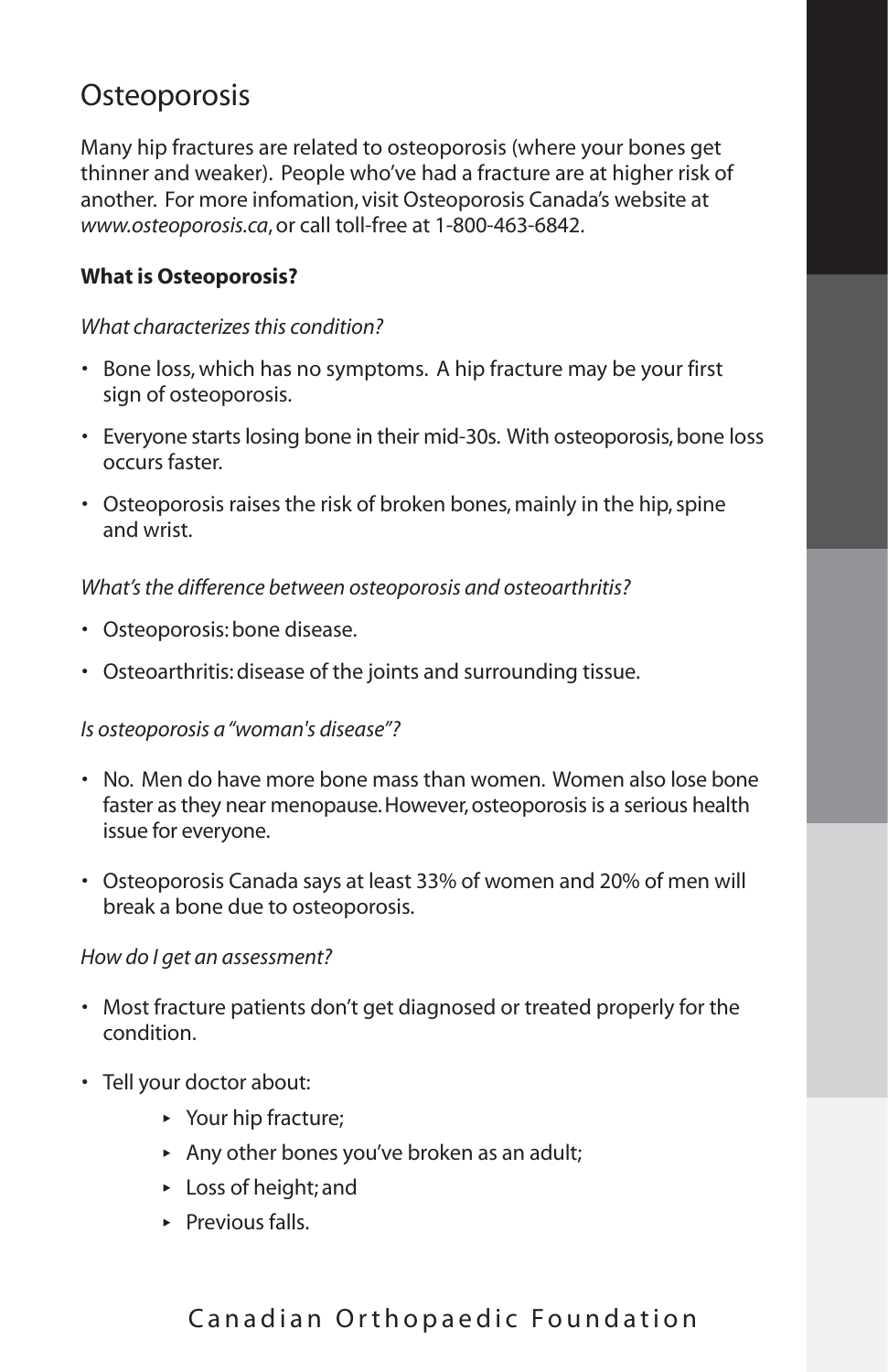- Ask for a:
	- **‣** Height measurement;
	- **‣** Spine X-ray if you've lost height;
	- **‣** Falls assessment;
	- **‣** Fracture risk assessment (called FRAX or CAROC); and
	- **‣** Bone mineral density test (a simple X-ray).

## **Drug Treatments**

Drug treatments can increase bone density and reduce the risk of fractures. Review the options with your doctor. You may need to explore several treatments to find what works best.

## *Bisphosphonates*

- Family of drugs for men, post-menopausal women, and anyone using steroid medications.
- Reduces the risk of spinal fractures.
- Certain types also reduce the risk of hip and other fractures.

#### *SERMs*

- Family of drugs for post-menopausal women.
- Prevents spinal fractures.

## *Hormone Therapy or estrogen/progesterone*

- Option if you also want relief from menopause symptoms.
- Can prevent spine and hip fractures.

## *Calcitonin*

- Nasal spray that prevents (or reduces the pain of) spinal fractures.
- Treats osteoporosis in post-menopausal women.
- Can also treat osteoporosis in men and non-pregnant, pre-menopausal women.

#### *Denosumab*

- Bone metabolism regulator for post-menopausal women.
- New class of treatment that reduces the risk of fractures at the spine, hip and other sites.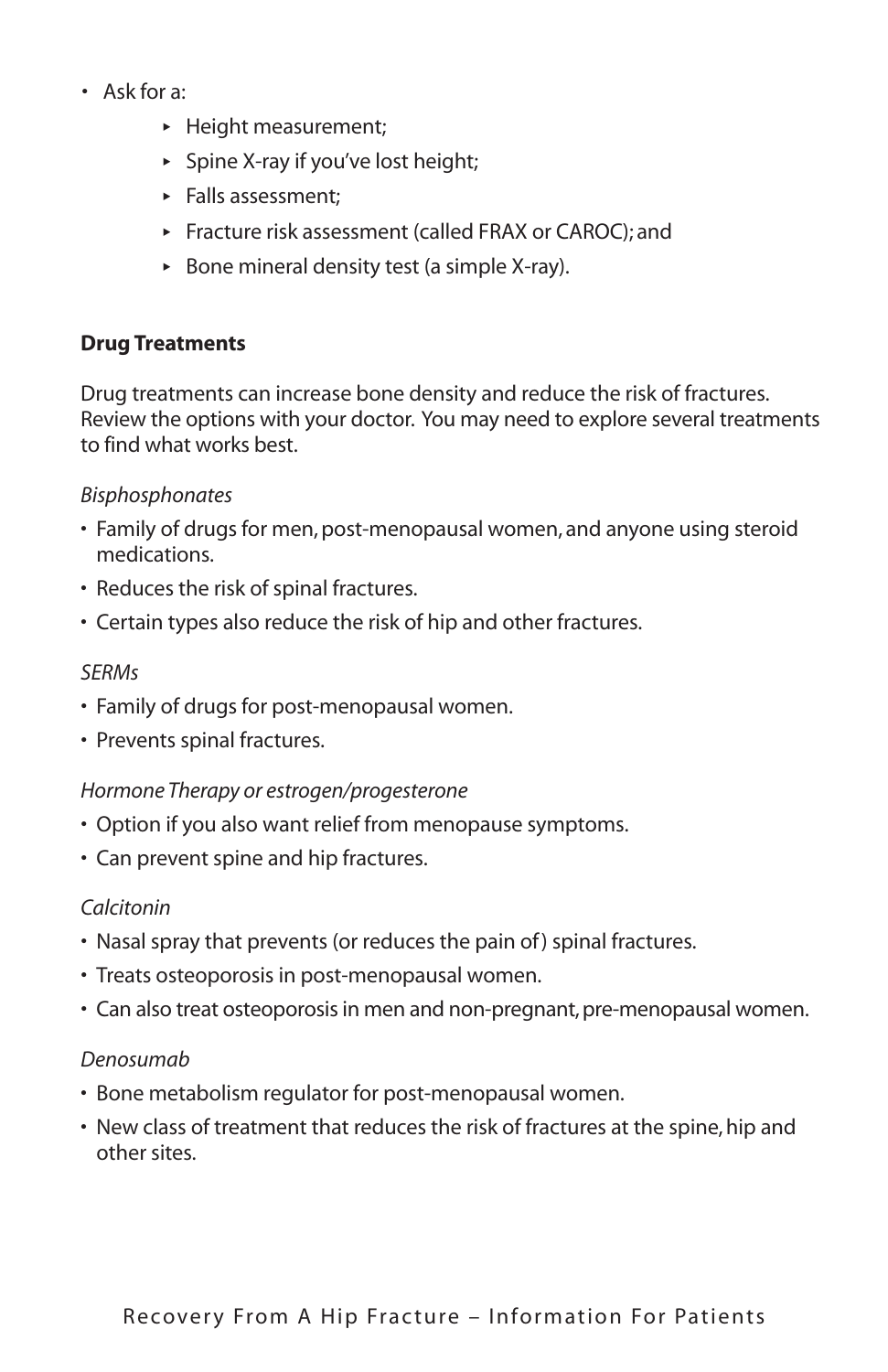## *Parathyroid hormone (PTH)*

- New class of treatments called bone formation agents.
- Injections can cut the risk of vertebral and other fractures.
- For men and post-menopausal women with severe osteoporosis, where other therapy hasn't worked.

## **Nutrition – Building Stronger Bones**

#### *Calcium*

- We absorb calcium from food. Getting enough can slow bone loss and lower the risk of fracture.
- Why do we need calcium from food? So our bodies don't dip into our calcium reserve – our bones. When this happens, bones become thinner and more fragile.
- Dairy products like milk, cheese and yogurt are excellent sources. They contain high amounts of calcium that the body easily absorbs. One glass of milk has 300 mg of calcium. That's one-quarter of the daily requirement if you're 50-plus.
- Skim milk provides as much calcium as whole milk, with less fat and cholesterol.
- Besides dairy, other calcium sources include:
	- **‣** Sardines and canned salmon;
	- **‣** Leafy green vegetables (broccoli, kale, bok choy, okra, turnip greens, collard greens);
	- **‣** Dried figs;
	- **‣** Baked beans (canned), soybeans and other cooked beans;
	- **‣** Calcium-fortified beverages and foods (e.g. instant oatmeal and cookies); and
	- **‣** Tofu processed with calcium sulfate.
- Some people find it difficult to get the daily recommended amounts of calcium through diet alone. Consider a combination of foods rich in calcium and calcium supplements.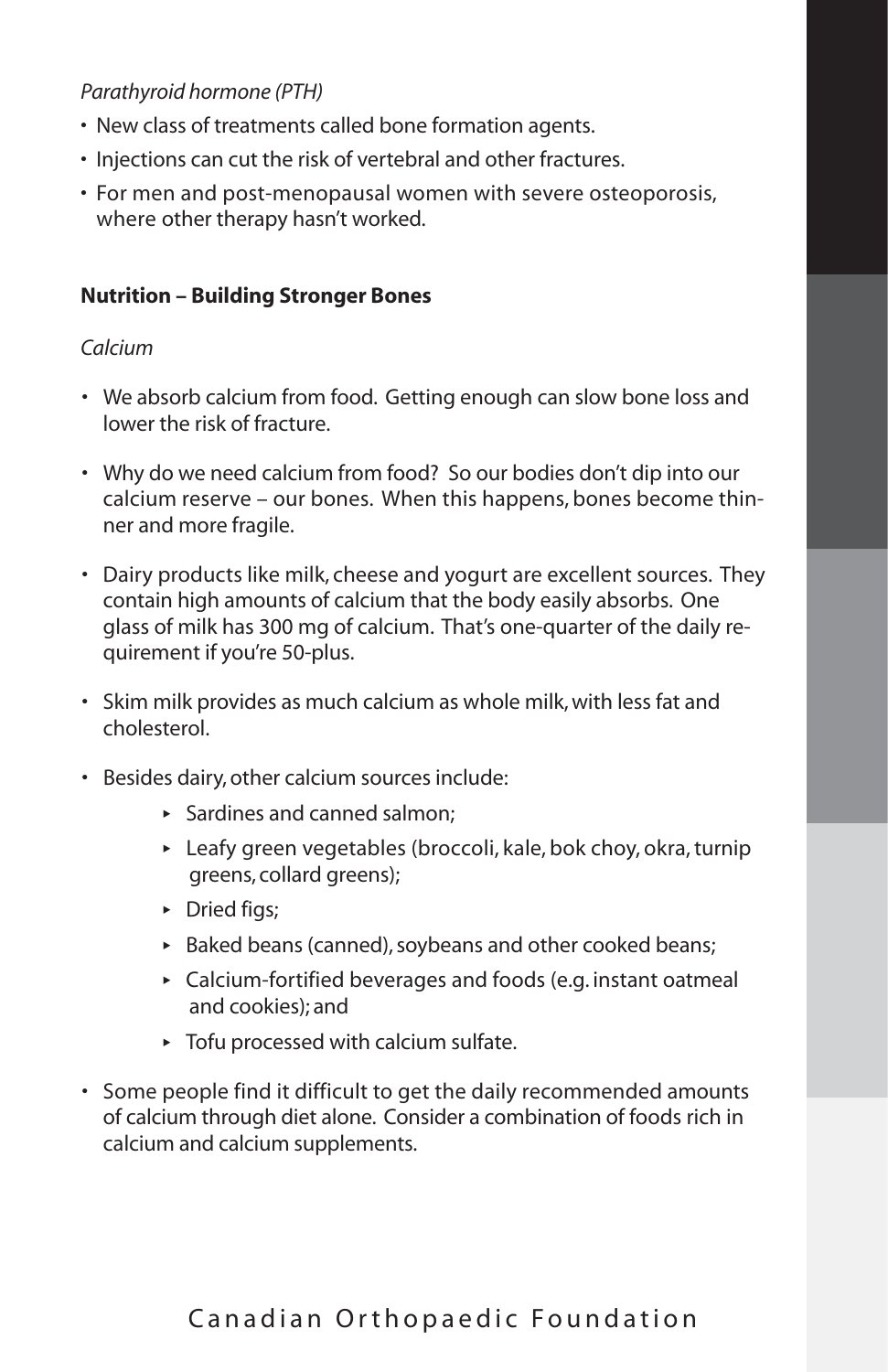#### *Vitamin D*

- Vitamin D is essential for several reasons:
	- **‣** It helps prevent osteoporosis;
	- **‣** It may reduce other health risks like diabetes and immune system disorders; and
	- **‣** It increases calcium absorption.
- Vitamin D is found in very few foods:
	- **‣** Fortified milk, margarine, orange juice, soy and rice beverages;
	- **‣** Egg yolks;
	- **‣** Chicken livers; and
	- **‣** Small amounts in fatty fish and fish oils.
- It's hard to get enough vitamin D from food alone. Talk to your doctor about supplements.

#### *Protein*

- We need protein to build and heal all body tissue.
- Protein-rich foods include meat, fish, poultry, eggs, dairy, legumes and nuts. These foods also contain important vitamins and minerals for good health.
- A low-protein diet is bad for our bones. Women and seniors especially don't get enough protein.
- *Canada's Food Guide* recommends 2-3 servings a day of 2-3 oz. (57-85 grams) of meat or alternatives. For more information on healthy eating, see the section in this booklet on *Nutrition*.

#### **Impact of Physical Activity**

Here are three ways that physical activity helps treat osteoporosis and prevent future fractures:

1. Improves bone mass: Physical activity, combined with proper nutrition, helps us to have enough peak bone mass when we're young. It also helps to maintain that bone mass as we age. When we're active, we put added force on our bones which helps to build and keep their strength.